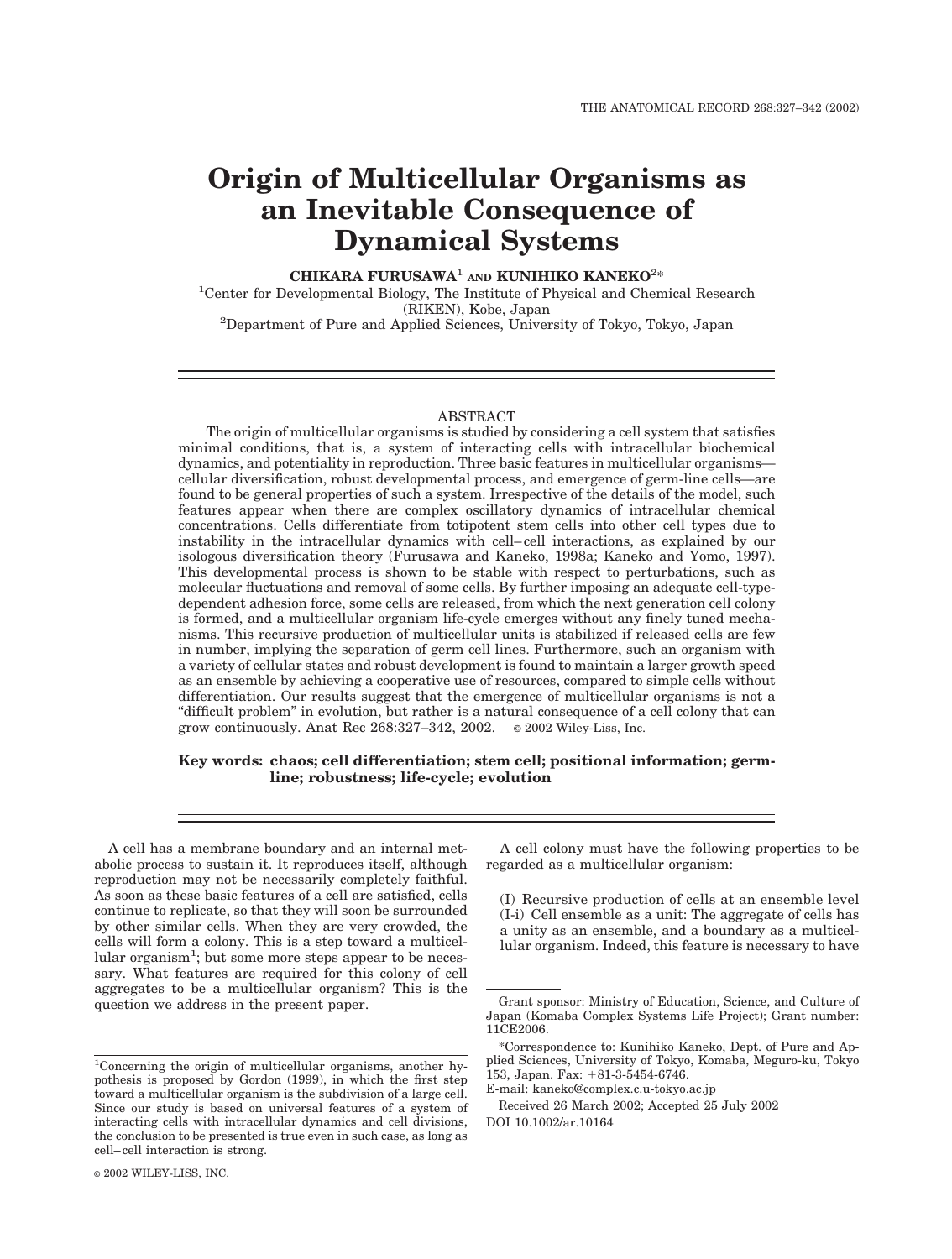the following recursive production as an ensemble (I-ii); otherwise, cells continue to be aggregated as they grow, without forming a boundary as a multicellular organism.

(I-ii) Recursive generation of the cell colony: The cell colony has to be recursively produced as an ensemble. Recursive production of cells has already been achieved at the origin of a cell, while at the origin of a multicellular organism, recursive production of an ensemble of cells has to be established.

Presently existing multicellular organisms often adopt a well-organized developmental process starting from a specific germ cell, while the mature body thus formed produces germ cells for the next generation (Alberts et al., 1994). An important point here is that, even though multicellular organisms (such as animals, plants, and fungi) have appeared several times independently in evolution (Buss, 1987), they have generally adopted the same basic features to maintain the recursive generation of the cell ensemble, as follows:

- II. Cell differentiation: Cells are not identical, and several distinct cell types with different characteristics coexist, derived from the same ancestor cell. With cell differentiation, each different cell type plays a different functional role and helps the others for survival of the cell colony.
- III. Robust developmental process: There are a determined developmental path, a determined set of cell types, and a pattern formation process, which are generated from a single or a small number of cells. The final pattern of the cell colony does not change much by each developmental process. The variety of cell types is identical for each developmental process, while the spatial pattern generated by these differentiated cell types, as well as the size of the colony, does not change much in each case. We emphasize that this developmental process is rather robust against molecular fluctuations, as well as external perturbations.
- IV. Emergence of germ-line: One of the most important features in multicellular organisms adopted in most cases is that only one or a few types of cells can produce the next generation. As Weissmann (1893) explicitly demonstrated, characters of most cells (called somatic cells) are inherited within their lineage, but not in subsequent generations. The somatic cells are precluded from giving rise to gametes, and only the germ cells are inherited by the subsequent generations. Note that the separation of totipotent cells and somatic determined cells are generally observed even in reproduction processes without the emergence of a germ-line. For example, in asexual reproduction of planarians, only totipotent stem cells produce the next generation. As long as each cell is regarded as a unit for Darwinian evolution, each cell should have competed for reproduction of offspring. In this sense, the "altruistic" behavior of somatic cells, which often occupy a major portion of a multicellular organism, is rather mysterious.

Our questions concerning the origin of multicellular organisms can be summarized as: 1) How does a multicellular recursive system with the above features emerge? 2) Why do most major multicellular organisms satisfy features II, III, and IV? Is there a general restriction on the multicellular organisms to satisfy these features?

The existence of such common features in multicellularity suggests that there is an underlying universal logic for a surviving multicellular organism. The purpose of this study is to ascertain the universal features in a colony of interacting cells, obtained from computer simulations of a simple model of cell society.

Considering that a finely-tuned control mechanism is often adopted in the development of the present organism (Alberts et al., 1994), one might expect that a mechanism that could sustain the above features must be acquired in evolution, to close a recursive life-cycle in a multicellular organism. If this were the case, the origin of multicellular organisms might look rather miraculous. In this work, we present a contrasting viewpoint, by showing that the above features generally appear for an ensemble of very primitive cells with tight cell–cell interactions. For primitive cells, only the following conditions are required:

- a. Within a cell, there are biochemical reaction dynamics for the synthesis of chemicals. The reaction process involves mutually catalytic reactions, leading to replication of molecules within, while some nutrient chemicals flow through the cell membrane. Cells grow accordingly.
- b. As a result of growth in chemical components in the protocell, a cell divides into two. The number of cells increases accordingly.
- c. Some chemicals diffuse through the cell membrane. Hence, the cells exchange some chemicals while they also compete for nutrient chemicals. Accordingly, the cells interact with each other.

In earlier studies (Furusawa and Kaneko, 1998a,b, 2001; Kaneko and Yomo, 1997, 1999) we have shown, in several computer simulations, that cell differentiation and robust developmental processes to form organized patterns generally appear in a system just with the above fundamental properties of a cellular system, if a reaction network is adopted for the internal dynamics of condition a. That is, properties II and III naturally emerge in a system consisting of such primitive cells, without postulating any finely tuned mechanism. Below, we provide some examples of such robust developmental processes, and discuss the nature of this cellular diversification process.

To have recursive production as an ensemble, a clear boundary as a multicellular organism is necessary. For this, some cells have to be mutually adhered. Then, we need some kind of cell adhesion mechanism. Indeed, this adhesion itself is not so surprising, since the cell membrane involves complex molecules, and when the cells are in contact these complex molecules give rise to an adhesion force. This adhesion force depends on the adjacent cell types, and may work only between some combination of cell types. Then, at certain stages of development, some cells no longer adhere to the cell colony. Hence, this selective adhesion can give a boundary of cell ensemble, as a set of adhered cells.

Hence, we impose the following cell adhesion condition to the model with conditions a–c:

d. Adhesion force between cells works selectively between some cell types.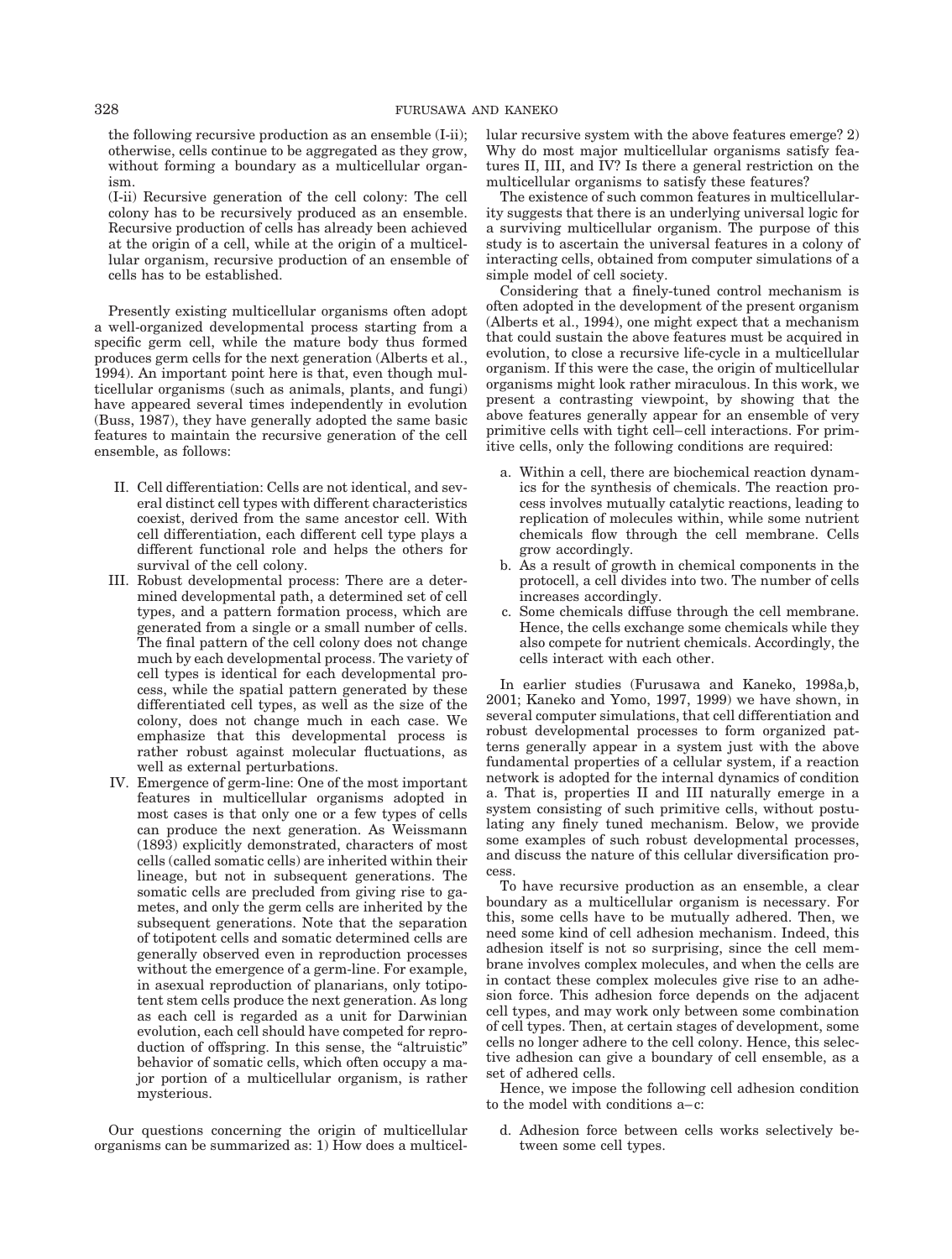Now, the cell differentiation that generally emerges in a system with conditions a–c, brings about cell-type-dependent adhesion. Due to the difference in adhesion, some differentiated cells may not be attached with other cells. Then, some cells are separated from the colony, from which a colony of the next generation may be generated. Below, we study a model of primitive cells that satisfy just the basic constraints a–d, and show that the recursive generation of cell colony, i.e., the condition I, appears generally.

This recursive generation of a cell colony is found to be stabilized if only one or a very few cells of a specific type are detached from the cell colony. Hence, germ-line cells (IV) generally emerge through the reproduction of the cell colony. The separation of germ cells and somatic cells, generally adopted in multicellular organisms, can be explained as a consequence of having stable repeated recursive production of cell ensembles.

These results show that the emergence of a recursive multicellular life-cycle sustained by (II) cell differentiation, (III) robust developmental process, and (IV) emergence of germ-line is not a difficult problem in a cell society with fundamental properties a–d. The remaining question is why the strategy for multicellularity in existing major multicellular organisms is restricted to this case. To address this question, we studied the relationship between the growth speed of an ensemble of cells and some characteristics of cellular dynamics. The results of simulations provide evidence that a cell colony with a variety of cellular states and robust developmental process has a faster rate of growth than an ensemble of simple cells without differentiation, because of its greater capability for "cooperation" in their growth. This suggests that when competition of resources is tight, the growth of a colony of homogeneous cells is limited, and only a colony with cellular differentiation, which naturally appears under such tight interactions, can overcome such a limit. Hence, it is natural to conclude that emergence of multicellular organisms with differentiated cell types is a necessary course in evolution, once cells are crowded to form aggregates.

#### **MODEL FOR CELL SOCIETY**

Before presenting our model, we summarize our standpoint for designing a model to consider the emergence of multicellular organisms.

Although contemporary multicellular organisms have sophisticated mechanisms to keep their life-cycles, at the beginning of multicellularity organisms cannot have such finely tuned mechanisms. To understand the emergence of multicellularity, we must seek an answer that does not rely on detailed cellular processes adopted in existing organisms. Hence, we adopt a simple model containing only the essential features of biological systems, and from this simple, constructive model, we attempt to capture the universal behavior exhibited by all cell societies with such essential features, based on extensive computer simulations of this model.

This type of modeling is also important for our understanding of present-day organisms. In a pioneering study of pattern formation, Turing (1952) proposed a mechanism whereby a spatially uniform state is destabilized by the cell–cell interactions, leading to the formation of a spatially periodic pattern (Turing, 1952) (see also Newman and Comper (1990)). The existence of multiple stable cellular states in genetic networks was found by Kauffman, which correspond to different cell types (Kauffman, 1969). Although these studies were based on a simple abstract model of a cellular system, they succeeded in extracting the universal logic in all multicellular systems, ranging from a very primitive one to the present sophisticated one.

To investigate the emergence of multicellularity, we considered simple models consisting of the following basic cell features: 1) internal dynamics consisting of a biochemical reaction network within each cell, 2) interactions between cells (intercellular dynamics), 3) cell division and cell death, and 4) cell adhesion.

In the following sections, we briefly explain three basic features of our model. More detailed descriptions of modeling and the model equations are presented in the Appendix and Furusawa and Kaneko (1998a,b).

#### **Internal Chemical Reaction Dynamics**

Cells are assumed to be completely surrounded by a two-dimensional medium including diffusive chemical substances. To consider cellular reaction dynamics, we assume that each cellular state is expressed by a set of continuous variables representing concentrations of *k* chemicals within a cell. Due to chemical reactions, the concentrations change over time. For the reaction dynamics, we choose a catalytic network among the *k* chemicals. Each reaction path from some chemical *i* to an other chemical *j* is assumed to be catalyzed by a third chemical  $\ell$ , which are chosen randomly. These reaction paths form a complicated reaction network. Here we simply choose randomly connected reaction networks, and study common features in such systems. In this study, using thousands of randomly generated reaction networks, we tried to extract universal features of cell societies consisting of interacting cells with intracellular reaction dynamics. Although each network does not correspond to specific examples of real cells, our results are meant to be rather general, and do not require detailed, specific choices of the network structure.

## **Cell–Cell Interaction**

Cells interact with each other through the transport of some chemicals into and out of the surrounding medium. Herein we are not concerned with direct cell–cell interactions (such as gap junctions); rather, we consider only indirect cell–cell interactions via diffusive chemical substances. This indirect interaction is sufficient for all of the differentiations and pattern formations we found. One could also include direct cell–cell interactions, but it would not alter our conclusions. We assume that the rates of chemicals transported into a cell are proportional to differences of chemical concentrations between the inside and the outside of the cell.

The diffusion of a chemical species through a cell membrane depends on the properties of each species. In this model, we simply assume that there are two types of chemicals: one that can penetrate through the membrane, and one that cannot. The medium is regarded as the environment of the cell(s), and could be taken as large as possible. Here the medium chosen is much larger than the cell volume (100 times for most simulations), and inhomogeneity of the medium outside of the region with existing cells can be neglected.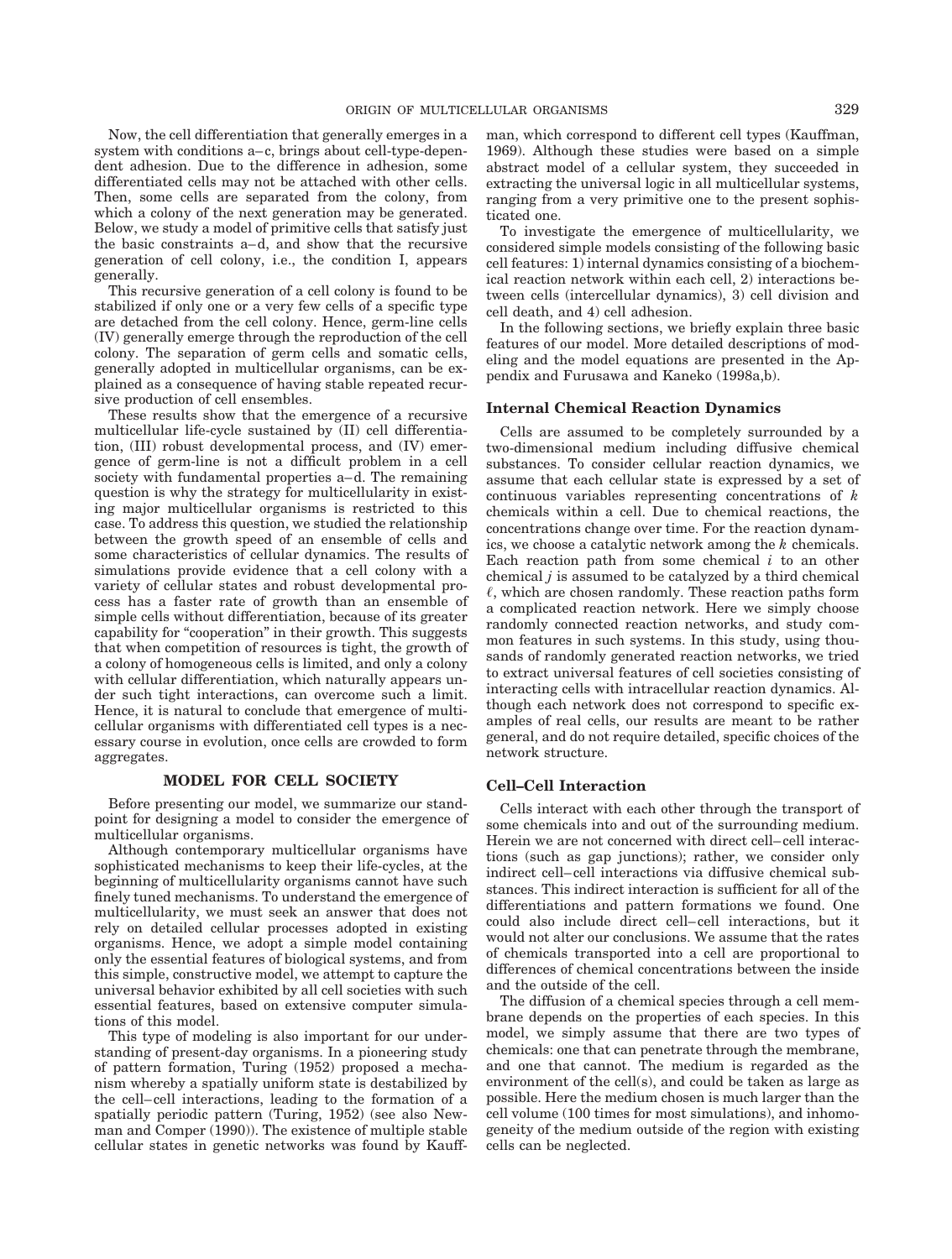#### **Cell Division and Cell Death**

Each cell receives penetrating chemicals from the medium as nutrients, while the reaction in the cell transforms them into nonpenetrating chemicals that comprise the body of the cell. As a result of these reactions, the amount of chemicals in each cell changes. In this model, we assume that the volume of a cell is proportional to the total amount of chemicals in the cell, and a cell divides into two when the cell volume becomes double that of the original.

The chemical compositions of two divided cells are almost identical (except for molecular fluctuations). After cell division, two daughter cells appear around the mother cell's position, and the positions of all cells are adjusted to keep the distance between adjacent cells constant, as discussed below. As a result, the total size of the cell cluster increases. As the initial state, a single cell, whose chemical concentrations are determined randomly, is placed in the medium. According to the process described above, the cells divide to form a cluster.

With the increase of cell volume, chemicals in the medium are consumed. To maintain the growth of the organism, the system is immersed in a bath of chemicals from which nutritive chemicals are supplied. In the bath, the concentrations of nutrient chemicals are kept constant.

Penetrating chemicals can penetrate the cell membrane in both directions, and these chemicals may flow out of a cell. As a result, the volume of the cell can become smaller. In our model, a cell dies when its cell volume becomes less than a given threshold.

## **Cell Adhesion**

As a minimal model for cell–cell adhesion, we assume that cells within a given distance have a "connection," so that they adhere to each other. This adhesion force is given by a "spring" between them, so that the two adjacent cells adhere at the natural length of the spring. The adhesion may depend on chemical states of the adjacent cells. Below we study the case without such dependence, i.e., all adjacent cells adhere with each other, and in a later section we study the case with cell-type-dependent adhesion. When a cell divides, two daughter cells are placed at randomly chosen positions close to the mother cell,<sup>2</sup> and each daughter cell makes new connections with the neighboring cells.

## **EMERGENCE OF A ROBUST DEVELOPMENTAL PROCESS**

In this section, we discuss how the order of a cell society with a variety of cell types emerges, by showing that cellular differentiation and developmental processes form organized patterns. This ordered development of cell society is a common feature in existing multicellular organisms.

As mentioned above, in our model we adopt a simple intracellular reaction dynamic whose rules of reaction are determined randomly and fixed throughout the simulations. The behavior of the cellular system depends on the choice of the random reaction network. To extract the universal features of the system, which are independent of the detailed structure of network and parameters, we performed simulations using thousands of different reaction networks and parameters. As a result, we found that differentiations due to the cell–cell interactions and a robust developmental process toward an ordered spatial pattern of differentiated cells are commonly observed for some of the randomly generated reaction networks.

In the present model, cellular diversification processes are observed when intracellular chemical reaction dynamics show oscillatory behavior, as shown in Figure 1a. For other cases without oscillatory dynamics, in which the concentrations of chemicals are fixed over time, the cells keep an almost identical state, and a cell society of homogeneous cells appears. To investigate the emergence of developmental process in multicellular organisms, we assume that the intracellular dynamics exhibits oscillations. The reasons for studying the networks that give rise to such oscillatory dynamics are as follows.

First, we have found that robust developmental processes with spontaneous differentiation and spatial patterns commonly emerge only if the cells exhibit intracellular reaction dynamics. Second, as discussed below, a cell system characterized by oscillatory intracellular dynamics has a higher growth speed as an ensemble. Since the cells are crowded, only in a cell system with such dynamics can the number of cells continue to increase effectively. For this reason it is expected to be selected through evolution.

In real biological systems, such oscillatory dynamics are often observed in chemicals, such as Ca, NADH, cyclic AMP, and cyclins (Alberts et al., 1994; Hess and Boiteux, 1971; Tyson et al., 1996). Such an oscillation generally appears in a system with positive feedback reactions, which are observed ubiquitously in real biological systems. Indeed, the replication process requires the amplification of molecules, for which a positive feedback process is required. Thus, it is natural to postulate the existence of such oscillatory dynamics in our model system.<sup>3</sup>

Next we present the developmental process by considering two specific reaction networks that exhibit different types of spatial patterns, i.e., the concentric ring pattern and the stripe pattern of differentiated cells.

#### **Developmental Process for the Ring Pattern**

In this section, we present numerical results demonstrating the development of the concentric ring pattern of differentiated cells. This spatial pattern is most frequently observed in simulations carried out by taking a variety of randomly generated reaction networks.4

As the initial state, we put a single cell, whose internal state (i.e., the chemical concentrations in the initial cell) is determined randomly. In Figure 1a we show a time series of the concentrations of the chemicals for a single, isolated cell. Here, the intracellular dynamics show complex oscillatory dynamics. In this section, we call this initial type of cell "type 0" (represented as a red cell in Fig. 2). This state is the only stable state of intracellular dynamics when the cell is isolated in the medium.

<sup>&</sup>lt;sup>2</sup>Although the position of the two daughter cells is determined by both intracellular dynamics and cell–cell interactions in real cells, we neglect such factors for simplicity.

<sup>&</sup>lt;sup>3</sup>The importance of oscillatory dynamics in cellular systems was previously pointed out by Goodwin (1963).

<sup>4</sup> Here we consider numerical experiments employing a particular reaction network with the number of chemicals  $k = 32$ , and nine catalytic paths for each chemical.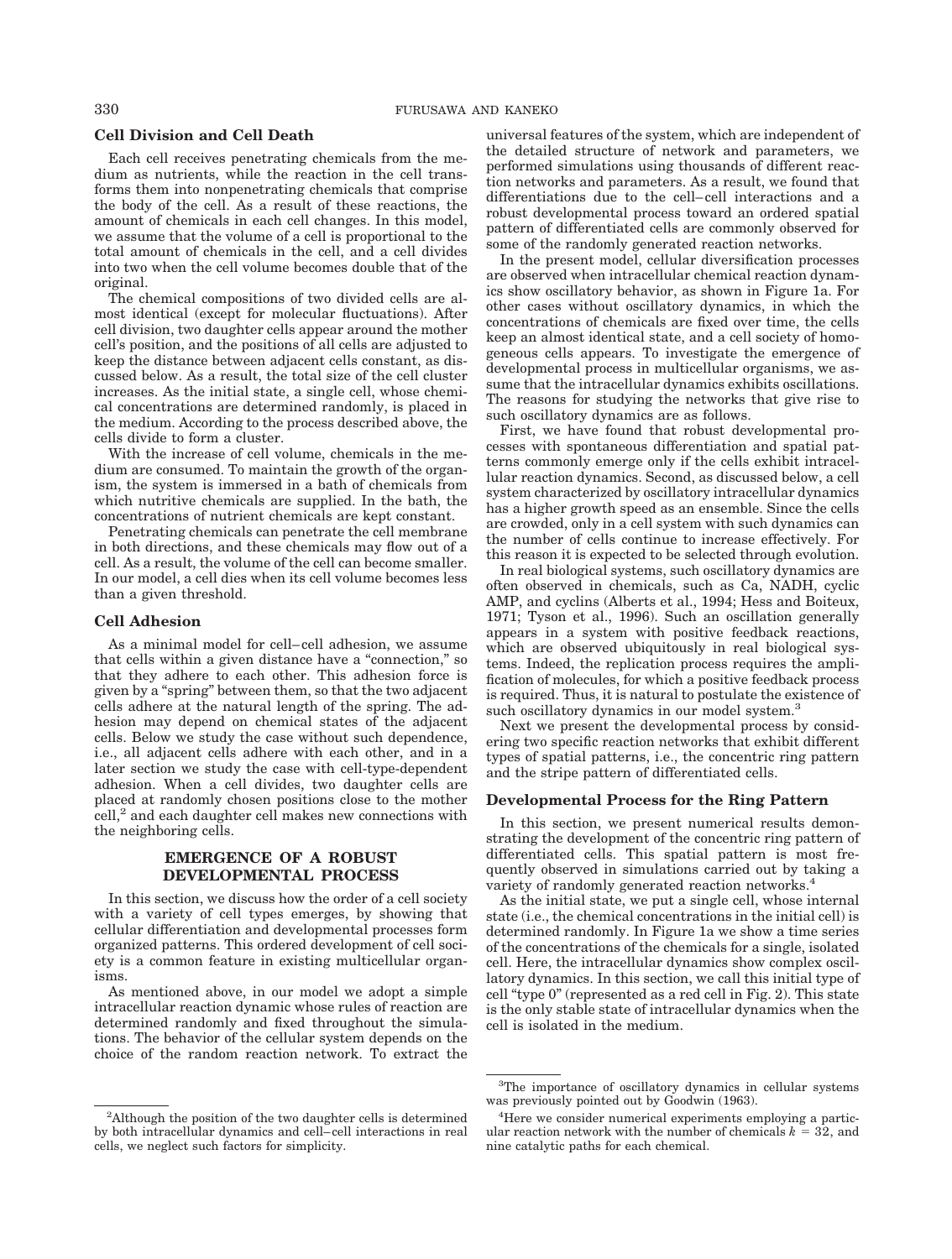

Fig. 1. **a:** Time series of concentrations for the type 0 cell in an example of a ring pattern. The ordinate represents concentrations of chemicals, plotted as a function of time. For clarity, we have plotted the time series of only six of the 32 internal chemicals. **b–e:** Time series of concentrations in a cell, representing the course of differentiation to cell

types 1–4, respectively. **f:** The rules of differentiation. The path back to the original cell type represents the reproduction of the same type, while the paths to other types represent the potential for differentiation to the corresponding cell type.

Now, with diffusion, external chemicals flow into the cell. There is a lower concentration of penetrating chemicals in the cell because penetrating chemicals are transformed into nonpenetrating ones within the intracellular reaction. This flow leads to the increase of the cell volume. If this volume exceeds a given threshold, the cell divides into two, with almost identical chemical concentrations, and the daughter cells exhibit the same complex oscilla-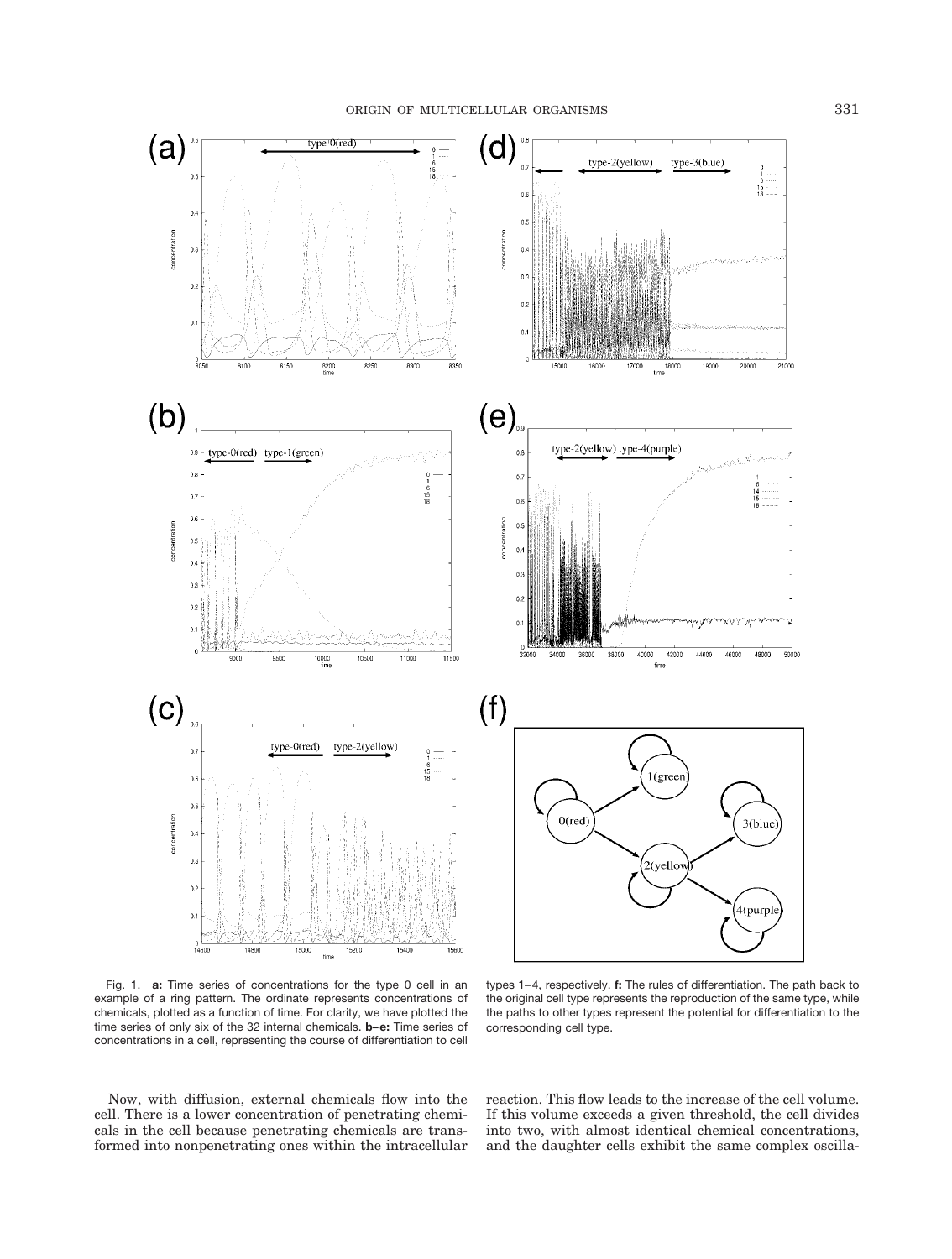

Fig. 2. Development of the cell cluster toward the ring pattern. Each color of a cell represents a particular cell type, determined as distinct states of chemical compositions and dynamics, as shown in Figure 1.

tory dynamics corresponding to type 0. At the first stage of development, a cluster of type 0 cells is formed, as a result of further cell divisions (see Fig. 2a). At this stage, although all cells in the cluster exhibit the same complex oscillatory dynamics corresponding to type 0, the coherence of the oscillations among individual cells is easily lost. The microscopic differences among cells, which arise due to the differences in their positions in the medium and the fluctuations at the cell division, are amplified due to instability in the intracellular dynamics and cell–cell interactions. The amplification of microscopic differences among cells makes the cells to take various different phases of intracellular dynamics. Note that the instability in the dynamical system leading to the heterogeneity of the cellular state is not exceptional in randomly chosen reaction networks in our model. It is generally observed in interacting cells with nonlinear reaction networks, even when the reaction networks are generated randomly.<sup>5</sup>

When the number of cells in the cluster exceeds some threshold value (in the present work, approximately 40), some type 0 cells located at the inside of the cluster begin to display different types of dynamics (Fig. 2b). In Figure 1b and c, the time series of the chemical concentrations in these new types are plotted. We call these "type 1" and "type 2" cells (represented in Fig. 1 as green and yellow cells, respectively). These cell types have different chemical compositions, and there are no stable intermediate states between these types. The chemical compositions and dynamics of the cells converge to form one of these discrete types. By plotting the chemical compositions, each type can be clearly distinguished as a distinct state.

This differentiation is not induced by the imbalance of chemical concentrations at the division process, or any external control mechanism, such as concentration gradients of signal molecules given from the outside of the system. Also, the transition from one cell type to another does not occur at the time of cell division. Rather, it occurs later through the interaction among the cells. This phenomenon is caused by instability in the dynamical system, which consists of all the cells and the medium. When the total cell system becomes unstable, due to the increase of the cell number, differentiations starts. Then, the emergence of another cell type stabilizes the dynamics of each cell again. Indeed, this differentiation is a general feature of a system of interacting units, each of which possesses some nonlinear internal dynamics. This has been clarified by isologous diversification theory (Furusawa and Kaneko, 1998a; Kaneko and Yomo,  $1997$ .<sup>6</sup>

As the cell number increases further, some yellow cells located inside the cluster further differentiate to other cell types (types 3 and 4) (Fig. 1d and e), and are represented as blue and purple cells, respectively. Since cells are dif-

<sup>5</sup> In a pioneering study of cellular inhomogeneity Turing (1952) found that instability of a homogeneous state arises from reaction, and diffusion leads to pattern formation. In terms of molecular biology, the cell–cell interactions that cause such instability, leading to a heterogeneous cellular state, are called *lateral inhibition* (Alberts et al., 1994).

<sup>6</sup> It should be noted that the differentiation process presented here can occur in a system without spatial variation of chemicals, even when cells interact through an identical environment (see Furusawa and Kaneko (1998) for details). The theoretical background of this cellular diversification lies in the study of coupled dynamical systems (Kaneko, 1990, 1994).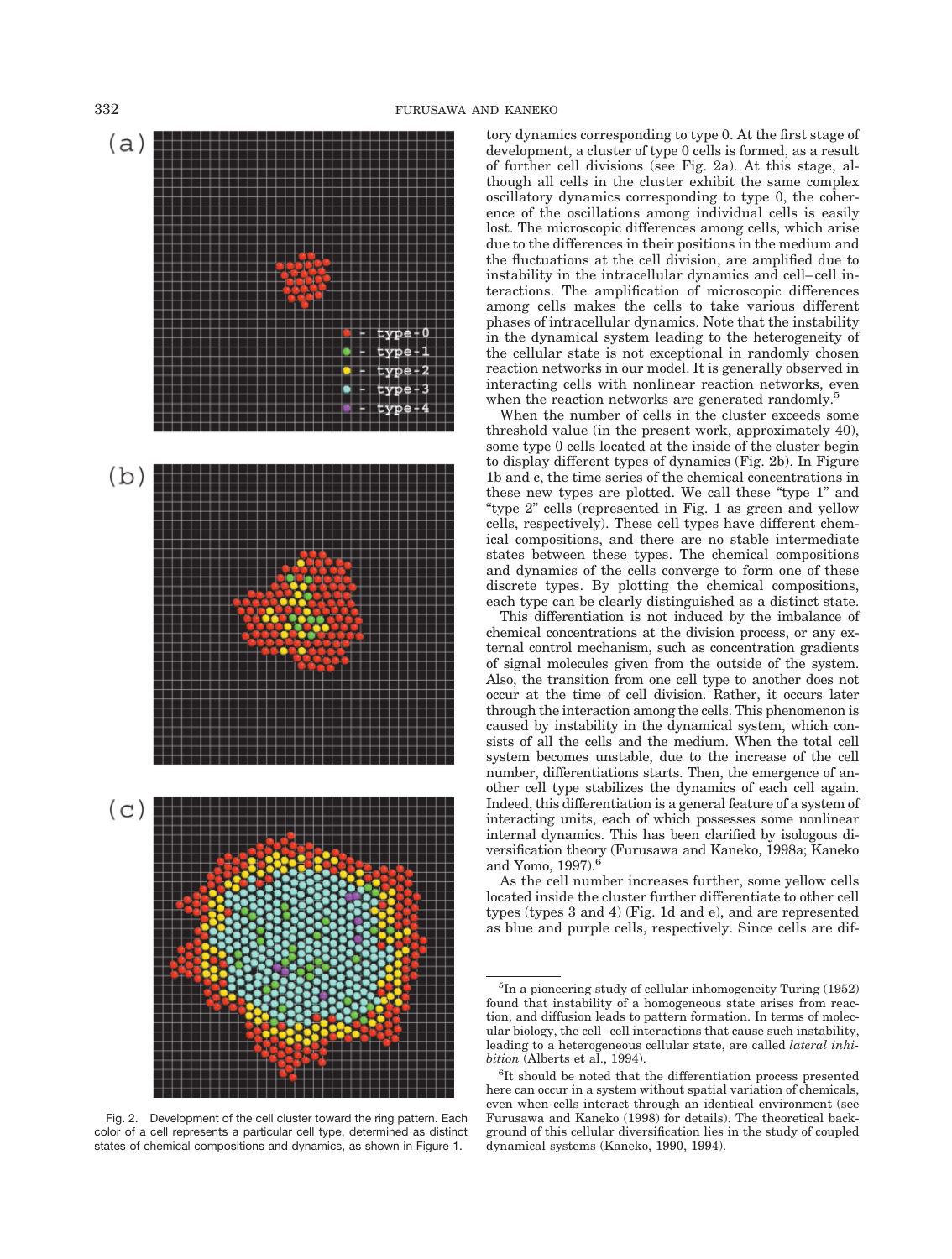

Fig. 3. **a:** Time series of concentrations of the type 0 cell in the example of a stripe pattern. As in Figure 1, the ordinate represents the concentrations of chemicals, and the abscissa represents time. **b–d:** Time series of concentrations in a cell, representing the course of differentiation to cell types 1–3, respectively. **e:** The rules of differentiation in this example.

ferentiated clearly into a few discrete types, they can be represented by a few colors. They form the "inner core" of the cluster, as shown in Figure 2c. At this stage, a ring pattern consisting of three layers is formed, in which the ring of type 2 cells lies between type 0 cells at peripheral region, and an inner core consisting of type 1, 3, and 4 cells.

The transitions between different cell types through differentiation follow specific rules that depend on the random network chosen. These rules are generated from a constraint for the transition dynamics between the states corresponding to each cell type. Figure 1f represents such potentiality using a tree-like representation. In this example, type 0 cells are regarded as totipotent stem cells that have the potential both to reproduce themselves and to differentiate into all other cell types, while the differentiated cells have lost totipotency and only reproduce the same type or differentiate into cell types of lower hierarchy in the tree of the rule. The emergence of totipotent stem cells is a common feature of this cellular diversification process, and is also commonly seen in real multicellular organisms. As discussed below, the regulation of growth and differentiation of the stem cell population is essential to maintain robust development.

#### **Differentiation Process for the Stripe Pattern**

In our model simulation, possible spatial patterns of differentiated cells are not restricted to the ring pattern as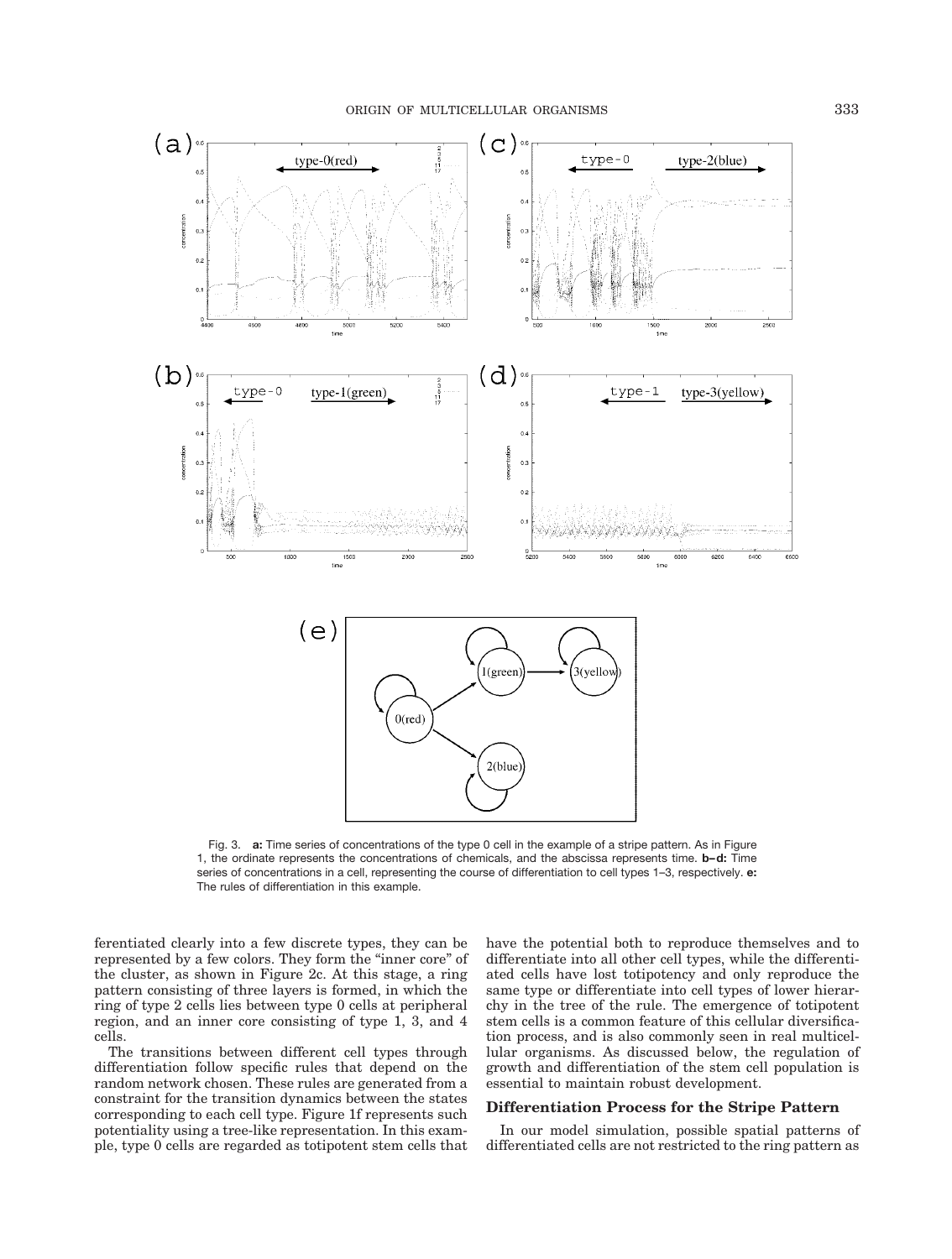presented in the previous section. In this section, we present an example of the development for the stripe pattern, which is obtained by simulations of the model using a different reaction network that is also randomly generated.7

In this example, a single cell placed at the center of the medium shows oscillatory reaction dynamics (plotted in Fig. 3a). We call this a type 0 cell (represented as a red cell in Fig. 4).

In this example, when the number of type 0 cells becomes four by cell divisions, the homogeneous state becomes unstable by cell–cell interactions, and two type 0 cells differentiate into another distinct cell type (type 1; represented as a green cell in Fig. 3b). With further divisions of type 0 and type 1 cells, a cluster consisting of these two cell types is formed (Fig. 4b). Because of the differences in absorption of nutrients between type 0 and type 1 cells, the asymmetric distribution of cells brings about an asymmetric concentration gradients of nutrients in the medium. These gradients of chemical concentrations control the further differentiations. As the cell number increases further, some type 0 cells located at the opposite side to the type 1 region differentiate into another distinct cell type, called type 2 cell (blue cell). At the same stage, some type 1 cells that migrated into the type  $0$  region<sup>8</sup> differentiate into another cell type, called the type 3 cell (yellow cell). As a result of these differentiations, a stripe pattern with four different cell types is formed, as shown in Fig. 4c.

## **Positional Information**

In the morphogenesis of organisms, concentration gradients of chemicals in space are thought to generate and control the pattern (Alberts et al., 1994). This is one model for positional information (Wolpert, 1969). In our model, such gradients exist, and control the growth and differentiation of cells toward a spatial order of differentiated cells. An important point is that such gradients are not imposed on the system from the outside, but, instead, are generated spontaneously and maintained by the cell–cell interactions, as shown in Figure 5. Indeed, the concentration gradients sustaining these patterns disappear when the internal states of all cells (i.e., concentration of chemicals within cells) in the cluster are chosen randomly, even if the concentration of nutrients in the medium and the location of all cells are not changed.

Our results indicate that there is a circular relationship to sustain the development toward a spatially ordered organism, as follows: 1) Depending on the existence and state of the cells, the concentration gradients in the medium are formed by the absorption and release of chemicals by the cells. 2) According to the concentration of chemicals at the corresponding position, the growth and differentiation of each cell is determined.

The positional information emerges through the interplay between intracellular dynamics, and cell–cell interaction (unpublished results). This generation of positional information leads to robustness of the cell society and the developmental process, as discussed in the next section.

#### **Robustness of a Cell Society**

An important feature of this developmental process is that a cell society with various cell types is stable with respect to certain types of perturbations.

Indeed, the robustness of the developmental process seems to be a necessary condition for multicellular systems to close their life-cycle successfully under perturbations from external environment or fluctuations at a molecular level. For example, when a cell differentiation is triggered by a small number of biochemical molecules, as is often seen in real organisms, stochastic errors due to molecular fluctuations are inevitable. Thus, the "if-then" type mechanism for the differentiation, given by a threshold condition for concentration of a signal molecule, cannot proceed the whole development process robustly in the presence of errors that arises inevitably by fluctuations of molecules in the number.<sup>9</sup> To repeat developmental processes over generations and to close the life-cycle of multicellularity successfully, a robust development process against such perturbations is a necessary condition.

In the developmental process presented above, we examined the nature of stability with respect to the molecular (microscopic) level and the cell-population (macroscopic) level.

To investigate the stability with respect to the molecular fluctuations, we added microscopic "noise" to the concentrations of chemicals during the developmental process. Although we used continuous variables for concentrations, the term "noise" here represents the fluctuations in the number of molecules. As a result, we found that the developmental process toward a cell society with the same set of cell types and a similar distribution of cell types is observed as long as the amplitude of noise is less than a certain threshold. This stability comes from the stabilization of cellular states by the cell–cell interactions. As a rough estimate from our theory, the minimal number of molecules necessary for robust development is around 100–1,000 per cell. This number is consistent with observations for present-day organisms, and is not so difficult to realize in the beginning of multicellular organisms, since a reasonable-sized cell can contain at least as many molecules (for details, see Furusawa and Kaneko, 2001 and Kaneko and Yomo, 1997).

In addition to the stability at a microscopic level, our cell society is also stable with respect to macroscopic perturbations caused, for example, by death or damage of

<sup>&</sup>lt;sup>7</sup>Here we employ a particular reaction network, again with the some cells. number of chemicals  $k = 32$  and nine catalytic paths for each chemical. The choice of these numbers is not important. The differentiations are observed as long as the initial cell states have diverse chemicals and allow for complex dynamics (see text). Such dynamics are observed when the number of catalytic paths is neither too large nor too small (say  $4 \sim 12$ ).

<sup>&</sup>lt;sup>8</sup>This mixing of type 0 and type 1 cells at the boundary between these two regions is caused only by the random determination of the positions of the two daughter cells after cell division and the random fluctuation force applied to each cell. Thus, in some cases, this mixing of cells at the boundary does not occur, and the type 3 cells do not emerge.

<sup>&</sup>lt;sup>9</sup>One might argue that the error could be eliminated by proofreading mechanisms existing in a cell. However, such proofreading mechanisms consist of chemical reactions, which also suffer from the fluctuations at a molecular level. Hence, there will always be fluctuations even if we consider all possible fine-tuning of the threshold value through evolution. It is also hard to imagine that such proofreading mechanisms, even if possible, could exist in the beginning of multicellular organisms.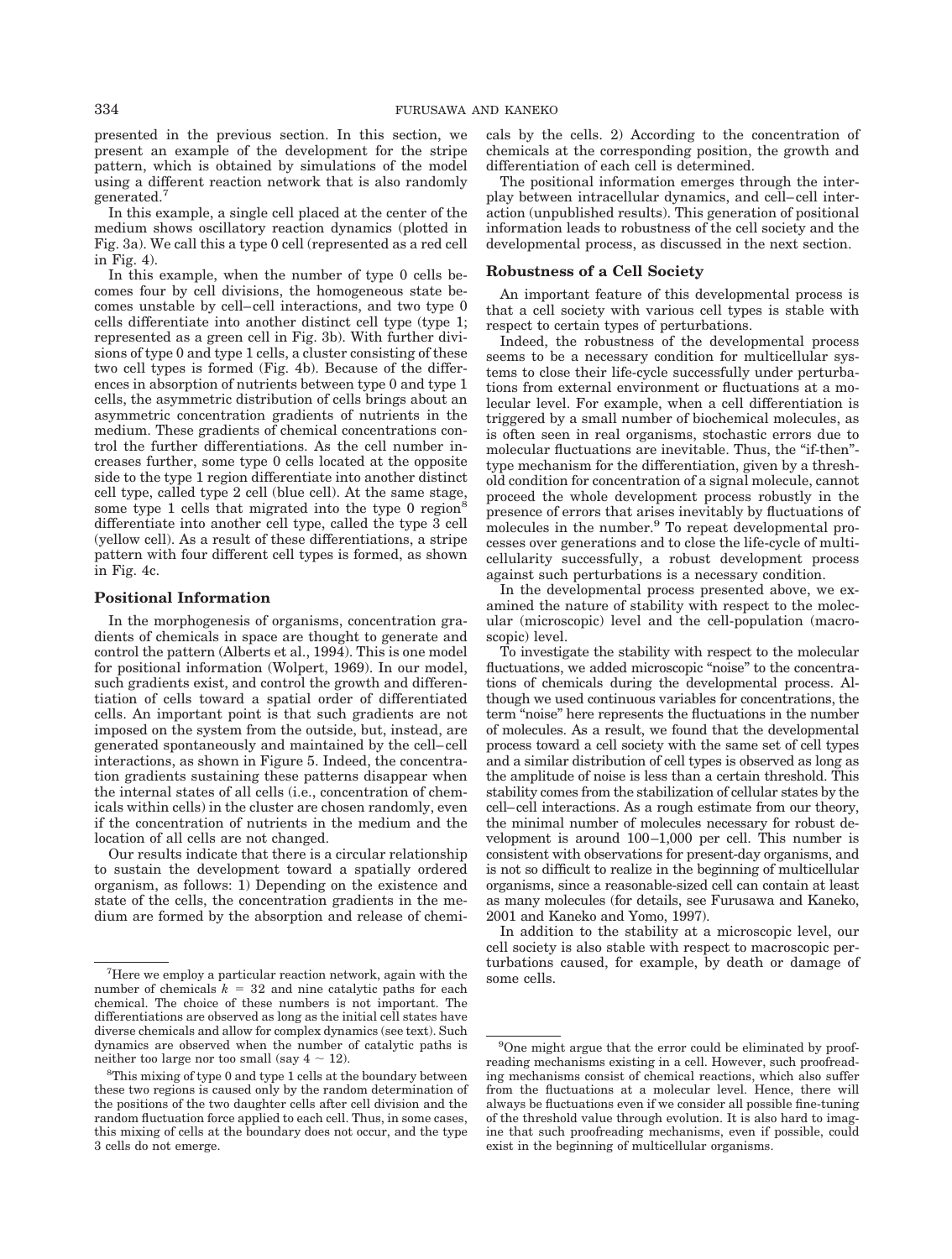

Fig. 4. Development of a cell cluster toward a stripe pattern. Each color represents a particular cell type as determined by distinct states of internal chemical dynamics, as shown in Figure 3.

## ORIGIN OF MULTICELLULAR ORGANISMS 335



Fig. 5. Concentration gradients along the stripe pattern. **b:** Concentrations of three chemicals in the medium are plotted as functions of position along the segment **a** in part **a.** In **b**, the regions of different cell types (i.e., blue, red, and green cells) are also shown by the arrows. At each end of the medium, the concentrations of all chemicals are fixed, because these chemicals are continuously supplied into the medium from a chemical bath at each end, which has fixed concentrations of chemicals.

As shown in Figure 1f, the differentiations of stem cells (e.g., red cells in Figs. 2 and 4) obey a specific rule. Here, the frequency of differentiation is neither fixed nor random; instead, it is regulated depending on the interactions among the surrounding cells. This regulation of differentiation sustains the stability at a macroscopic level. For example, when all type 2 (blue) cells are removed from a cell society with the stripe pattern (Fig. 4), the rate of differentiation from type 0 to type 2 (red  $\rightarrow$  blue) cell is enhanced at the opposite side of the region of green cells, and the original pattern is recovered.

It should be stressed that development with this dynamic differentiation process is always accompanied by this kind of stability with respect to perturbations, without any sophisticated program implemented in advance. In this process, the differentiations occur when the instability of the system exceeds some threshold through the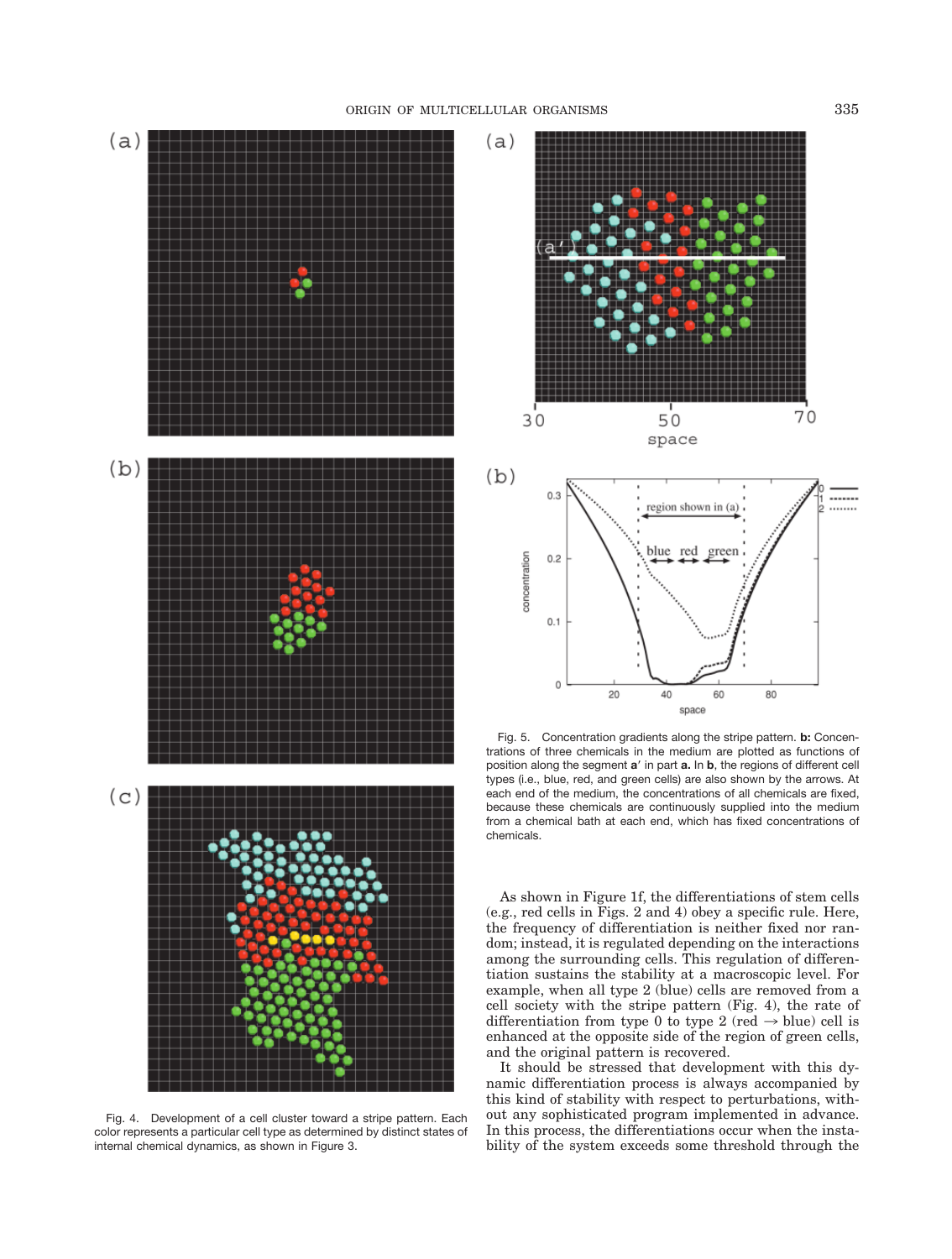increase of the cell number, and the emergence of differentiated cells stabilizes the whole system. Therefore, a large perturbation, such as removal of cells, makes the system unstable again, and then the differentiations toward the stable state occur.<sup>10</sup> In other words, only the cell types that have this regulation mechanism to stabilize the coexistence with other cell types can appear in this developmental process.

## **EMERGENCE OF THE LIFE-CYCLE AS A MULTICELLULAR ORGANISM**

In the previous section, we showed that the robust developmental process toward a complex cell society with various cell types is a general feature of a system containing the interacting cells with reaction dynamics. The result is obtained from a class of simple models, but it is expected to be rather general, from theoretical arguments based on dynamic systems (Furusawa and Kaneko, 1998a; Kaneko, 1990; Kaneko, 1994; Kaneko and Yomo, 1999). This means that the emergence of such a developmental process, which is commonly observed in existing multicellular organisms, is not a difficult problem in evolution. In this section, we show that for a system with such a robust developmental process, the recursive generation of cell societies is also not a difficult problem in evolution, by showing the emergence of a replicating unit as an ensemble in our simple model.

To consider this problem, we study the case of differential cell adhesion. Otherwise, all cells remain to form a single colony, as described above, and one cannot discuss separation of cells from a colony. As an example of differential cell adhesion, consider the case that cells of the same type adhere, so that the two cells are located at a distance of the natural length of the spring, while pairs of some different cell types may not adhere with each other.

A cell is under random fluctuations, which lead to its Brownian motion. Thus, in addition to the adhesion force, a random force is applied to all cells. With this random force, we seek a configuration that is stable against perturbations or fluctuations.

As shown in the previous section, the developed cell colony with a variety of cell types generally has a population of totipotent stem cells, which remain until a certain stage of development (e.g., type 0 (red) cells in Figs. 2 and 4). The stem cells keep the potential to rebuild the entire body pattern. Therefore, when such a population of stem cells are released from an organism, they develop toward the same pattern of differentiated cells again. Thus, a life-cycle of replicating multicellular units can emerge by adding a mechanism for cell-type dependent adhesion that joins a class of cells together in unity, even without any more sophisticated mechanism. In this section, we show an example of such emergence of multicellularity by changing the adhesion properties of cells in the previous example of a concentric ring pattern (Fig. 2).

In the examples of spatial patterns shown in Fig. 2, the cells adhere to all adjacent cells with the same strength. Since the force of adhesion depends on the membrane proteins on the cell surface, it is natural to include dependence of adhesion force on the internal states of two adjacent cells. For example, in real organisms, each cell type expresses a different set of adhesion molecules (e.g., CAMs and cadherins) on their cell membranes, which control its adhesion with adjacent cells. As a simple example, we assume that no connection is allowed between a type 2 (yellow) cell and a type 3 (blue) cell in Fig. 2, while the connections for all other combinations are preserved. By this restriction on the connection, the second layer of yellow cells and the inner core consisting mainly of blue cells no longer adhere to each other.

We performed several simulations with these adhesion rules, and found that cell clusters divide into multiple parts during development. The first stage of the developmental process is unchanged from the previous example: A cluster of type 0 (red) cells grows through cell divisions, and type 1 (green) and type 2 (blue) cells appear at the inside of this cluster by differentiation, until the inner core is formed as a result of further differentiation. When the growth of the inner core that consists mainly of type 3 (blue) cells reaches the edge of the cell cluster, however, a small cluster of type 0 (red) and type 2 (yellow) cells, or a solitary cell, are released from the periphery of the mother cluster (Fig. 6a), since there is no adhesion between type 2 (yellow) and type 3 (blue) cells. The released small clusters move away as a result of the random force added to all cells as Brownian motion. (Note that a colony consisting of many cells hardly moves, since the random forces for all cells cancel out on the average.) Now the released cells can come to a region with richer chemical substances in the medium, and start to divide actively. In the new clusters, development proceeds as in their mother cluster. The cells at the inside of a cluster of red cells differentiate to green and blue cells, while the inner core is formed through further differentiations (Fig. 6c), until their peripheral cells are released again. Hence a life-cycle of multicellular replicating units is observed.

The emergence of such a life-cycle is not restricted to the simulations with the adhesion rules mentioned above. In general, this kind of life-cycle appears as long as there are mechanisms to release the stem cells. Here, only some types of cells can be the origin of the next generation of multicellular organism. Cells are separated between those that can produce a new generation and those that cannot. A primitive form of such separation is seen in *Dictyostelium,* in which cell differentiations start to form spore cells when nutrition condition is poor. Only these cells can produce offspring.

In this case, in order for the life-cycle to be repeated successfully, the cluster to be released must consist of a small number of cells. When a cluster with a large number of cells is released, the developmental process from the cluster depends on the cell-type distribution of the cluster. For example, when a released cluster consists of a quarter of the cells in the mother cluster with the ring pattern, it is difficult for the cluster to develop into the same pattern as its mother cluster. As an extreme case, when a cluster consisting only of type 3 (blue) cells (i.e., the inner core) is released, they only proliferate the same type of cells, and the cellular diversification process never occurs. Thus, to close a life-cycle successfully by releasing such large clusters, the cell-type distribution in the clusters must be elaborately controlled. Otherwise, the error in the celltype distribution is accumulated over the generations, by which the recursive life-cycle is eventually destroyed. The existence of such finely-tuned mechanisms, which are re-

<sup>10</sup>Since this cellular system often has multiple stable states, a large perturbation may cause differentiations toward a different stable state. For details of the transition between multiple stable states of cell society, see Furusawa and Kaneko (1998).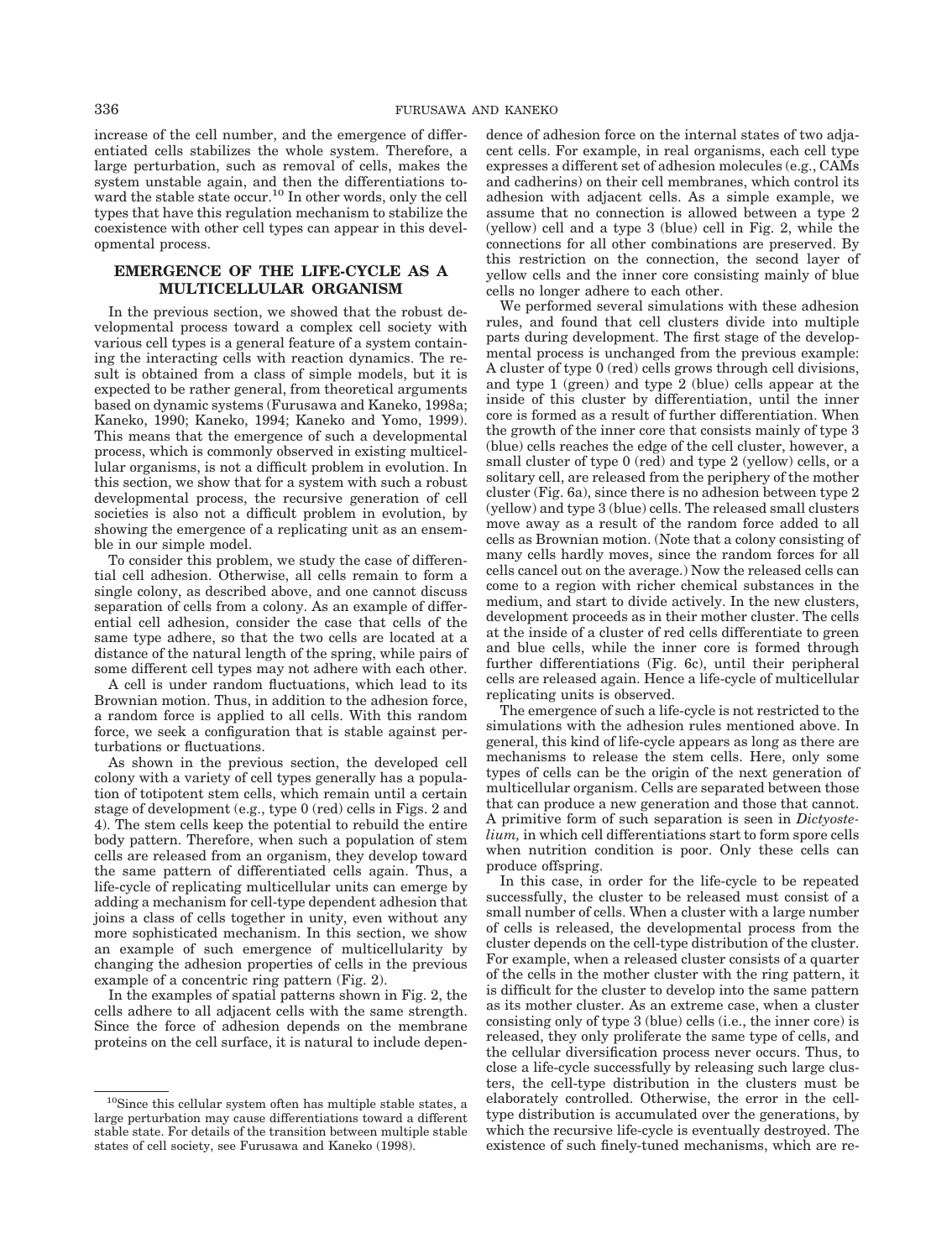

Fig. 6. Releasing peripheral cells from a cluster with a ring pattern. By imposing the inhibition of adhesion between type 2 (yellow) and type 3 (blue) cells, (**a**) when the ring pattern is formed, (**b**) some peripheral cells of the cluster are released. The released small cluster moves away due to random fluctuation force, and when it reaches a new environment with richer nutrients, it starts to grow and the ring pattern is formed again.



Fig. 7. Growth curves of cell numbers. Temporal evolutions of the cell number are plotted. Each growth curve was obtained by using a different chemical reaction network, chosen randomly. The solid curves correspond to "fast" growth, where several differentiated cell types coexist, while the dotted curves correspond to "slow" growth without cellular diversity.



Fig. 8. Relationship between the growth rate of a single cell and that of an ensemble. The ordinate shows the growth rate of an ensemble, measured as the inverse of the time required for the cell number to double from 100 to 200. The abscissa represents the inverse of the time required for a single cell to divide. Each point is obtained by using a different chemical reaction network. The blue points correspond to case 2, with "slower" growth, where the state of cells are identical. The red points correspond to case 1, with "faster" growth as an ensemble, where cells have a variety of internal states. In this case, the cells generally differentiate into several distinct cell types, as shown in Figures 2 and 4.

quired to control the release of distribution of cell types in a large cluster, is not plausible—at least at the first stage of multicellularity. On the other hand, the developmental process forms a cluster with a small number of totipotent cells does not suffer from such error, because the cluster is free from the history of the cell society. We conjecture that this is why the next generation of a multicellular organism is generally generated from one or a few germ cells.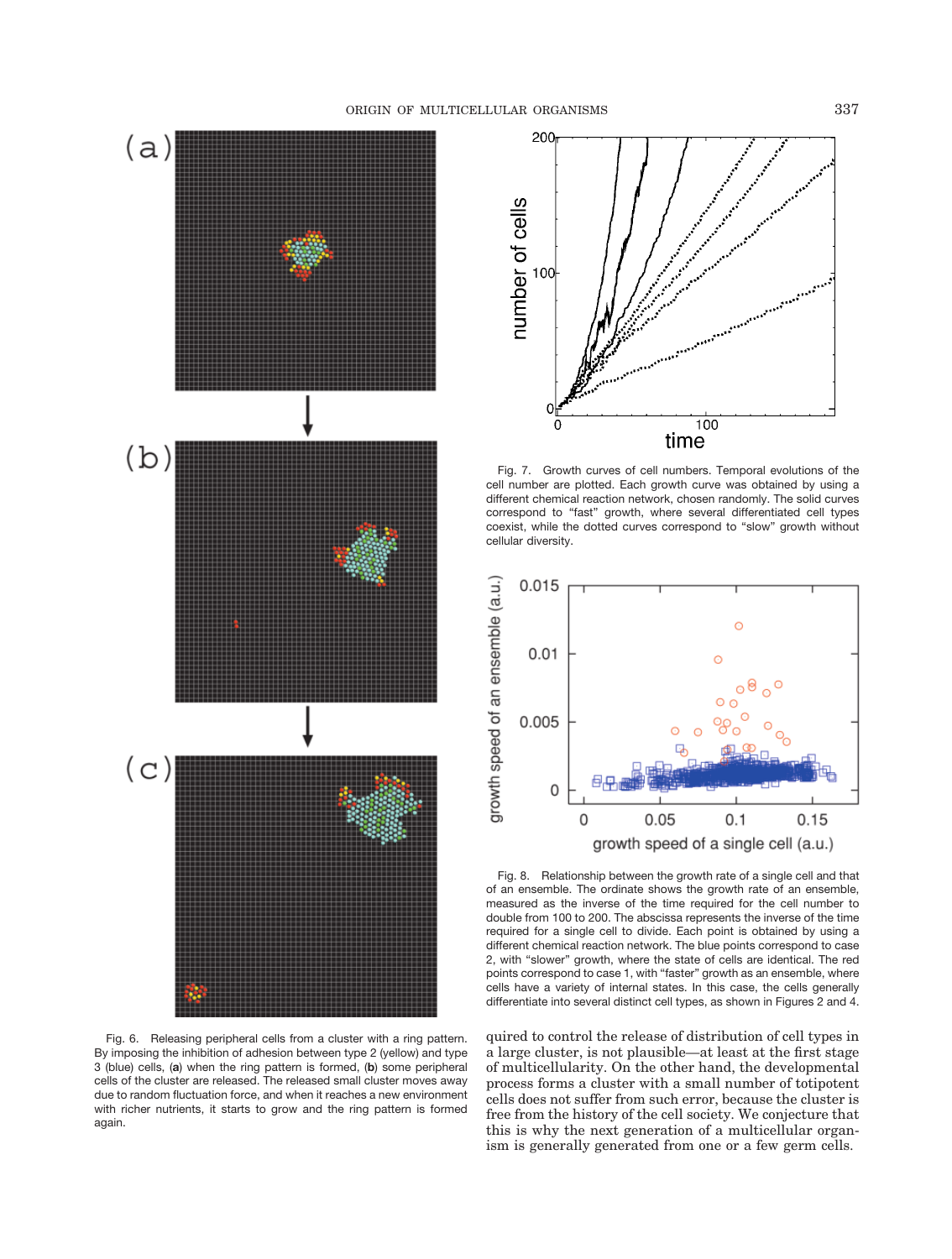As discussed above, existing multicellular organisms generally adopt the same basic strategies to maintain their life-cycle, i.e., complex organization with various cell types, robust development, and separation of germ cells. Our results from computer simulations suggest that the emergence of a multicellular life-cycle with such strategies is not a difficult problem in evolution, but is a necessity in a system containing intracellular reaction dynamics, cell–cell interactions, and cell divisions. The robust developmental process with totipotent stem cells is a general feature of this system, which emerges even in randomly chosen reaction networks. By imposing a mechanism for differential cell adhesion, totipotent cells are released so that the recursive life-cycle as a multicellular organism is repeated.<sup>11</sup> In the next section, we study how the reaction network that gives rise to the above features is selected, and show that these requirements must be satisfied for multicellular organisms to develop through evolution.

## **COMPLEX ORGANIZATION IN MULTICELLULARITY AS A NECESSITY FOR EVOLUTION**

As previously mentioned, a robust developmental process with various cell types can emerge even when the chemical reaction networks within the cells are generated randomly. In our model system (with suitable parameter values), approximately  $\sim 5\%$  of randomly chosen reaction networks result in the developmental process with a variety of cell types, as shown in Figures 2 and 4. One may ask why we should select such cases of the complex organisms with various cell types to describe the general mechanism for the emergence of multicellularity in evolution, while only a small fraction of randomly chosen reaction networks leads to such developmental dynamics. It may be reasonable to assume that multicellular systems emerge from cell colonies without cellular heterogeneity, since such cell colonies are obtained from most reaction networks chosen randomly. If so, can the reaction networks evolve so that differentiation occurs, starting from a cellular system that allows only for a homogeneous cell colony? To clarify what kind of cellular organisms can possibly appear through evolution, we studied the relationship between the growth rate of an ensemble of cells, and some characteristics of intracellular dynamics.

Here, we adopt a model of interacting cells in a onedimensional medium, instead of the two-dimensional case in the model presented above (we use a one-dimensional model only for its tractability, i.e., just to save CPU time for simulation, since we study thousands of models with different reaction networks. The preliminary results for the two-dimensional model support the conclusions drawn here). The other rules of the model, i.e., internal chemical reactions, transportation of chemicals through the cell membrane, and cell division, are not changed. The onedimensional medium is considered to be in contact with a bath of chemicals at each end of the medium, through which nutritive chemicals are supplied to the medium. As the initial state, a single cell, whose chemical concentrations are determined randomly, is placed in the medium. After cell division, two daughter cells appear around their mother cell's position, and the positions of all cells are adjusted so that the distances between adjacent cells are constant. As a result, the total length of the chain of cells increases. We measure the growth rate as an ensemble by the increase of cell number in the chain of cells.<sup>12</sup> Since this simple model consists only of the essential features of cellular system, and the results presented below are robust against changing the details of the model and parameters, we believe the results indicate universal characteristics of a cell society.13

## **Classification of Growth Behavior: Fast (Exponential) Growth and Slow (Linear) Growth**

To examine how the natures of cell growth and dynamics are correlated, we carried out simulations of the model by considering 1,000 different reaction networks, generated randomly.14 In Figure 7 some examples of the growth curve of cell number are plotted for different reaction networks. It is demonstrated that the growth can be classified into two classes: 1) fast growth, in which the increase of cell number grows exponentially in time *t*; and 2) slow growth, in which the cell number grows linearly in time. These two classes are also distinguished by the nature of the corresponding intracellular dynamics.

In case 2, with slower growth, the chemical compositions and dynamics of all cells are almost identical. For most such cases, the concentrations of all chemicals in each cell are fixed over time.<sup>15</sup> In this case, only a few cells around the edges of the chain can divide. Since cells are not differentiated, the chemicals required for cell growth are identical for all cells. Thus, once the cells at the edges consume the required chemicals, which are supplied from each end of the one-dimensional medium, the remaining cells can no longer grow. This is why the growth is so slow in case 2.

In case 1, with a faster growth, it is found that the chemical reaction dynamics of the cells are more complex than in case 2. The concentrations of chemicals in the cells are not fixed, but show complex oscillatory dynamics with a variety of chemicals. In this case, cells in the organism assume various different states. The microscopic differences between the chemicals in the two daughter cells are amplified, as previously mentioned. This amplification makes the cells take on different phases of intracellular dynamics.

For most such cases, the cells differentiate into various distinct cell types, as shown in Figures 2 and 4. Here, the increase of cell number makes the state of homogeneous cells unstable by cell–cell interactions, and cells differen-

<sup>11</sup>Again, the result here is obtained from a class of specific models. Still, it is expected that the result is rather general, considering the simplicity of the model and the universality of the theoretical mechanisms.

<sup>&</sup>lt;sup>12</sup>The same growth curve is obtained by measuring the sum of cell volume in the chain of the cells.

 $13$ For details of the modeling and results in this section, see Furusawa and Kaneko (2000).

<sup>14</sup>In the simulations presented here, the number of chemical species *k* is 20, and each chemical has six reaction paths to other chemicals, chosen randomly. Among the 20 chemicals, there are five chemicals capable of penetrating cell membranes, while three chemicals are supplied as nutrition.

<sup>15</sup>In rare cases, the concentrations of all chemicals show a simple periodic oscillation.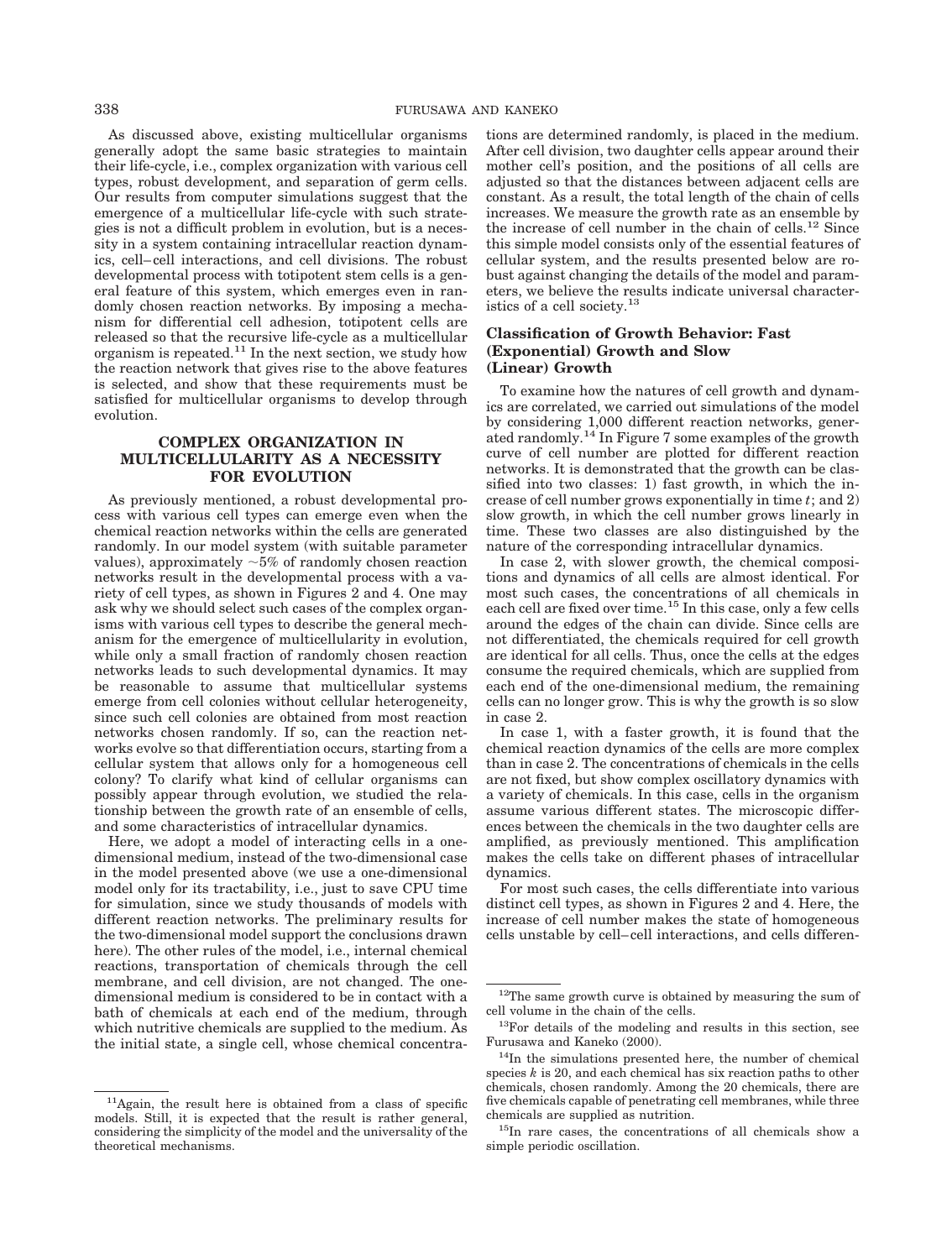tiate. In this case, the division of cells is not restricted to the edge of the chain. With differentiation, cells begin to play different roles and come to require different chemicals as nutrition. Now, chemicals flow into the inside of the chain, and internal cells are also supplied with the nutritive chemicals they require. Hence, even the internal cells are able to grow. This flow is sustained by the diffusion process between cells possessing different chemical compositions and exhibiting different phases of chemical oscillations.

#### **Growth Rates of a Single Cell and an Ensemble**

It should be noted that the faster growth in the complex organisms with various cell types is based on the interplay between complex cellular dynamics and cell–cell interaction. Therefore, this faster growth cannot be elucidated by the dynamics of a single cell, but is a property of the whole system. To clarify the relationship between the dynamics of a single cell and those of an ensemble, we compare the growth rate of an isolated cell with that of an ensemble of cells.

In Figure 8, the growth rate of a single cell and of an ensemble of cells are plotted. Here each point corresponds to a result from a different reaction network, generated randomly. The growth rate of a single cell is computed from the time required for an isolated single cell to divide, and that of an ensemble is from the time for a single cell to reach a given number of cells (here 200). As shown in the figure, the growth rate of an ensemble is not monotonically related to that of a single cell.

The points around the peak of the growth speed for an ensemble correspond to case 1, with a variety of cell types, plotted by red points. Here, the growth speed of a single cell is not large. In each cell, a variety of chemicals coexist, supporting complex reaction dynamics and cell differentiation, and the growth rate of an ensemble is higher than that without diversity (case 2).

In case 2, the growth rate of a single cell is often high (represented by some of the blue points in Fig. 8), while the growth rate of an ensemble always remains low. In such cells with rapid growth as single cells, chemicals concentrations are biased to a few species, and only a small number of autocatalytic reaction paths are used. Such simple cells with rapid growth are regarded as "selfish." Although cells with such a low diversity of chemical species can exhibit high rates of growth as single cells, they cannot grow cooperatively, and their growth rates as ensembles are suppressed because of strong competition for resources.

This relationship between growth as an ensemble and the characteristics of intracellular dynamics is robust against changes in the parameters, and is also independent of the details of the model. Thus, we believe that the relationship between growth and cellular dynamics is a universal characteristic in a system containing replicating units with internal dynamics and a competition for resources.

The results of the simulations provide evidence that an ensemble of cells with a variety of dynamics and cell types has a higher growth rate than an ensemble of simple cells in a homogeneous state, because the former cells have greater capability to transport and share nutritive chemicals. We conjecture that this is why existing multicellular organisms share the basic strategies for multicellularity, i.e., complex organization with a variety of cell types, robust developmental process, and emergence of a germline for the next generation, even though the multicellular organisms may have appeared several times independently.

To sum up, we show that complex organisms with various cell types emerge as a result of strong cell–cell interactions, and such organisms have two clear advantages with regard to their continuous growth as an aggregate of cells, over a simple organism without cellular diversification. First, such complex organisms have a higher rate of growth due to their ability to transport and share nutritive chemicals. Second, by releasing totipotent stem cells, such organisms can replicate themselves recursively, which enables the released cells to explore new environments with rich resources. Note that no elaborate mechanism is required for the appearance of the complex cell system with these advantages. On the other hand, simple organisms without cellular heterogeneity may not survive as an ensemble, due to the lack of "cooperation." The competition for the same resources limits their growth, when no special organ for transportation of nutrition has been developed. Hence, it is natural to conclude that complexity of multicellular organisms with differentiated cell types is a necessary course in evolution, once a cell aggregate emerges.

#### **SUMMARY AND DISCUSSION**

In the present work, we have shown that salient features of multicellular organisms naturally emerge as the number of very primitive cells increases. Here the primitive cells have internal reaction dynamics (for example, metabolic reaction or genetic expression) and simple cell– cell interaction, and potential for division. Let us recall the four conditions required for multicellular organisms:

- I. Recursive production of cells at an ensemble level: The other three features generally emerge in a system of interacting primitive cells.
- II. Cell differentiation: Cells differentiate triggered by instability of the homogeneous cell ensemble, when the cell–cell interactions become strong enough as a result of the increase of cell number. A cellular state is destabilized for some cells, and changes into another state. The appearance of new cell types stabilizes the overall cellular system again. The differentiated pattern leads to the generation of "positional information," which is maintained by the interplay between intra- and intercellular dynamics.
- III. Robust developmental process: Since the cellular state is determined to make the whole system stable, the developmental process is generally robust with respect to certain types of perturbations. We have confirmed that the developmental process is stable with respect to microscopic perturbations corresponding to molecular fluctuations and macroscopic perturbations, such as the removal of some cells. In this developmental process, the emergence of new cell types is always accompanied by this kind of robustness.
- IV. Emergence of a germ-line: In this developmental process, totipotent stem-type cells generally appear, while other cell types have lost the potential to differentiate into all other cell types. By imposing an adequate mechanism for differential cell adhesion, some cells are released to reconstitute an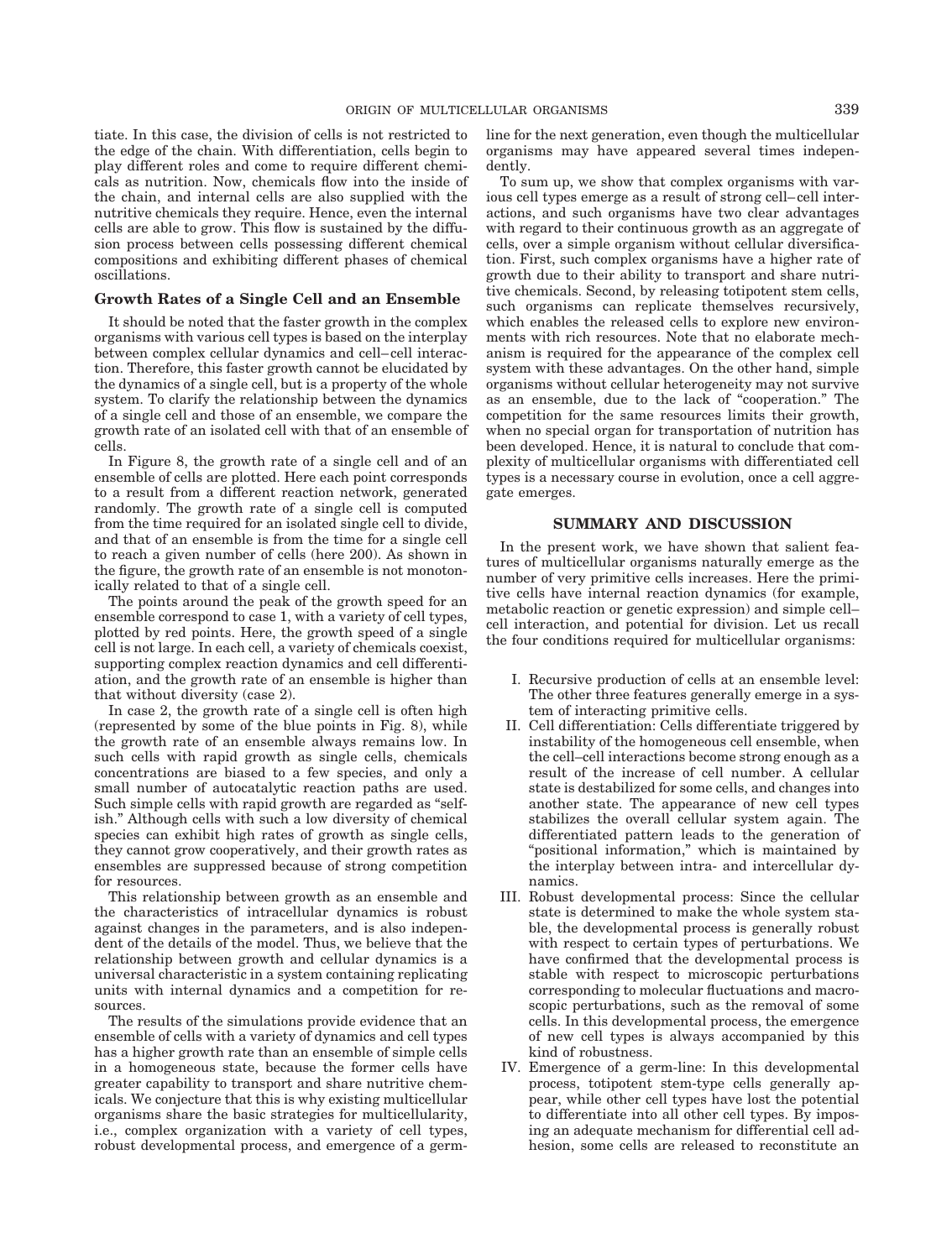entire body as the next generation, so that the recursive life-cycle as a multicellular organism is repeated. This robust recursive life-cycle is maintained only when the number of released cells is small.

An important point is that such features naturally emerge in a system of primitive cells without postulating any fine-tuned mechanism. The results clearly show that the emergence of a recursive life-cycle of multicellularity is not a difficult problem.

The question of the origin of multicellularity is often discussed from the viewpoint of fitness for survival, say as a condition for a multicellular organism to have better fitness. In contrast, we suggest that in regards to the origin of multicellular organisms, it is more important to consider how recursive production has arisen through evolution from a loosely reproduction system. The fitness is defined only after the condition for recursive production and evolvability is satisfied (Fontana and Buss, 1994).

We recall that recursive production and differentiation take place at some stage between intracellular processes and cell–cell interaction. A cell state committed to a type is not so much influenced from the cell–cell interaction, while differentiation from a stem cell is influenced more strongly by cell–cell interaction. We should now discuss the degree of relevance of interaction to a cell state.

If the cell-cell interaction is very weak, each cell maintains its state almost independently of other cells. On the other hand, under strong cell-cell interaction, cells are highly interdependent and cannot live on their own. In the former case, the same kind of cell is reproduced, and the number increases. This increase may be rather fast, as in the case 1 above. Although these cells may look successful in the beginning, they may soon encounter a difficult condition for growth, since the increase of the cell number drastically changes the environment, and the resources would be reduced. Since these cells are identical as to their behavior, they compete for the same resources. Therefore, their growth would soon be suppressed.

In the latter case with strong cell-cell interaction, interdependency among cells is essential to survival. Here, the recursiveness as a single cell is partially lost, but recursive production as an ensemble is achieved. Then cell differentiation, a robust development process, and recursive production of the next generation from a single (or few) cells naturally appear as a consequence of a system with cell–cell interaction and intracellular dynamics. The recursive production of a multicellular colony is further strengthened by the emergence of germ-line cells, as discussed above. Now, the basic properties (II–III) appear not by chance but as a necessity in the history of life, as a general result of interacting cells with internal biochemical reaction dynamics, which allows for continual growth in crowded conditions. With differential cell adhesion, a cell colony of a finite size is formed. From this cell colony, one or a few cells of a given type are released, from which the next generation of multicellular cell colonies is formed recursively. This results in the recursive production of a multicellular unit (I) and the emergence of a germ-line (IV). These two features are necessary for a system to continue reproduction even if cells become crowded.

Now let us come back to the origin of a cell in the history of life. Here both the recursive production of cellular contents and the compartmentalization that forms individual cells must begin, starting from a set of molecules reacting with each other. Recently, we have discussed a system with chemical reaction and diffusion which can produce a spot structure, characterized by higher concentration of chemicals than that of background. Each spot reproduces similar (or the same) spots (Takagi and Kaneko, 2001). These spots, when produced, are connected with each other, as in a form of algae. Here, the individuality of each "cell" is not established yet, and the boundary between two spots is shared by the adjacent spots. The spots exist only as a connected chain (or surface),  $^{16}$  and are not separated. Still, this primitive state of multiple spots may be regarded as analogous to a connected set of primitive cells.

From this "proto-multicellular structure," there can be two routes in evolution. One is to enhance the individual autonomy of a cell. As the individuality of a cell is established, it will divide into two separated cells, each of which can survive on its own. The other possible route is to keep some degree of looseness at the boundary of each cell, so that interdependence between cells is important. In the latter case, the cell boundary should not be as rigid as in the former case. Then the cells may join, or one cell may absorb (eat) another. The membrane of this type of cell is not so rigid, which makes phagocytosis possible. This gives a route to endosymbiosis, leading to a eukaryotic cell. Since this type of cell is influenced more strongly by cell–cell interaction, a route to multicellular organisms will open, as outlined in the present paper. $17$ 

At this point, it is interesting to note that all multicellular organisms satisfying the condition of recursiveness as a colony (i.e., property I) consist of eukaryotic cells. Indeed, a colony of bacteria cannot establish multicellular organisms to satisfy the requirement of recursiveness as a colony (I). On the other hand, the differentiation itself (stated as the property II) has a broader generality (Ko et al., 1994; Shapiro and Dworkin, 1997). When bacteria are put into a condition with very strong cell–cell interaction, they can be differentiated into distinct types of enzyme activities (i.e., they satisfy property II) (Ko et al., 1994). Still, for prokaryotes, individuality by each cell is so strong that they cannot reach stage I (recursiveness as a colony).

To sum up, two possible routes are discussed for the evolution of cells. In the first case, the influence of cell–cell interaction is not as strong, which corresponds to the prokaryotes. In the other case, cellular states are strongly influenced by cell–cell interactions; this direction leads to phagocytosis, cell symbiosis, and multicellular organisms. The exchange of internal contents between cells will also be easier for these cells, and hence the evolution of sex will also be easier. In fact, multicellularity, eukaryotes, and sex are highly correlated among organisms. As soon as the cell interaction is strong, properties I–III naturally appear for cells to continue to increase their number.

Note that within the developmental process, plasticity (given by variability of cellular states) is decreased

<sup>&</sup>lt;sup>16</sup>In this respect, it is interesting to doubt that the first organisms were unicellular in the present sense, and to consider the possibility that the first cells formed cell aggregates, and might be regarded as a kind of primitive proto-multicellular organisms.

<sup>&</sup>lt;sup>17</sup>Establishment of multicellularity requires strong interaction, brought about by crowded population conditions. Possibly  $\sim 10^9$ years passed before the population density reached such a high level, in the history of life on Earth.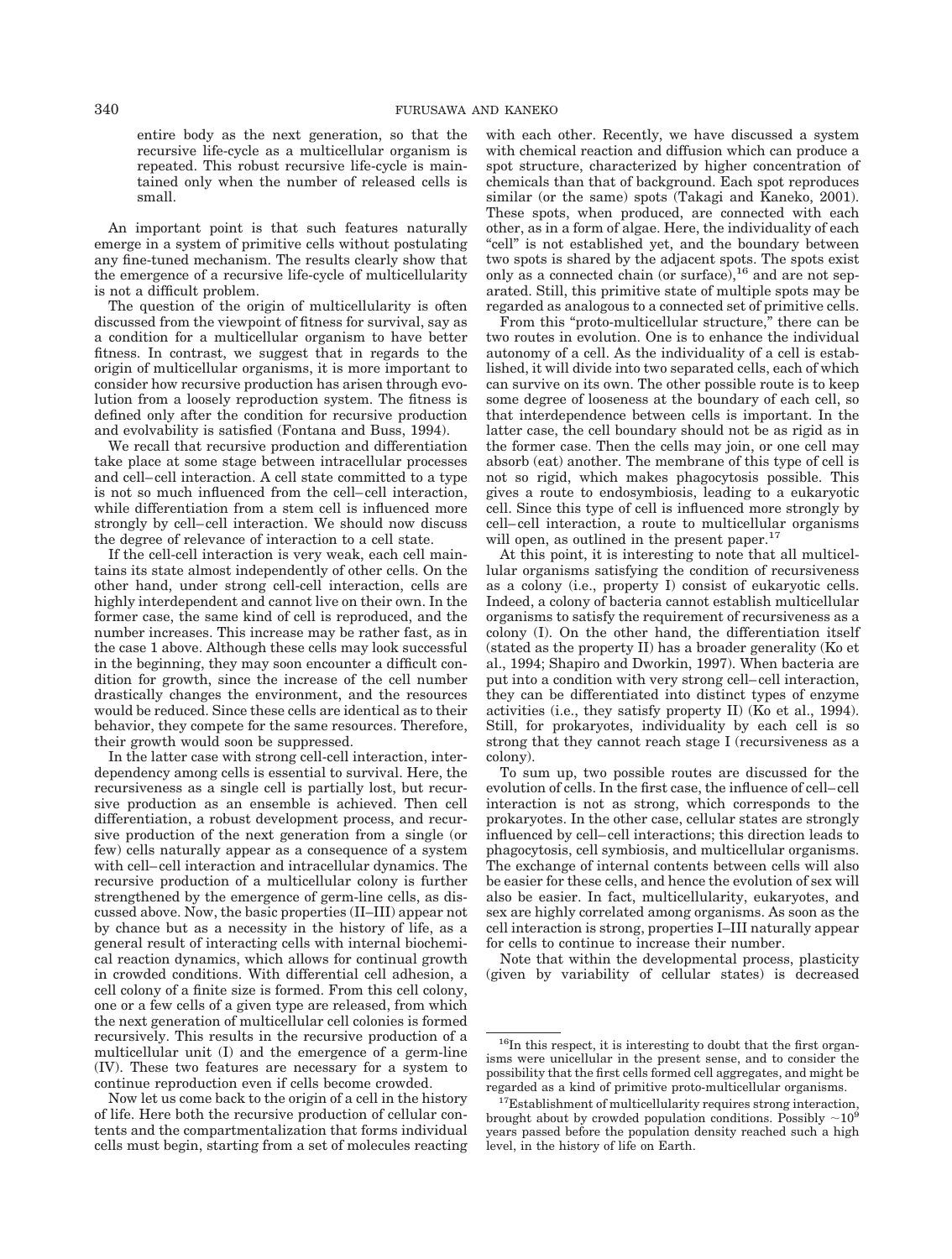through cell–cell interaction. Irreversible differentiation progresses from totipotent cells to lineage-restricted stem cells, and to committed cells. This irreversible differentiation is also a general course in a system of internal dynamics and interaction, if the interaction influence is strong enough. Thus the degree of irreversible differentiation is expected to increase with the interaction. The irreversibility of differentiation from stem cell to determined cell progresses more in animal cells than in plant cells, while the cell wall of animal cells is less rigid than in plant cells.18

Finally, we discuss the emergence of the germ-line. Most multicellular organisms have established mechanisms to generate germ-line cells, but some of them do not. In our theory and model, through release of one (or a few) cells the next generation begins, which has the same set of cell types as its mother, and similar patterns. On the other hand, if many cells were released together, the recursiveness of the next generation would not be guaranteed. For example, if released cells are determined cells of the same type, they can no longer differentiate. Hence the organism of the next generation, even if it is formed, consists of only homogeneous cells, and is not recursive from the mother. When mixed cells are released, the behavior of the next generation may crucially depend on the number distribution of mixed types, and again recursiveness would not be guaranteed.

Hence, recursiveness as a multicellular organism is facilitated when a specific type of cell is released to give rise to the next generation. According to our theory, this accounts for the origin of a germ-line. Although the separation of a germ-line is not necessary for all multicellular organisms, most complex multicellular organisms have this process. In fact, it is more and more difficult to maintain the recursive generation of organisms, as they become complex, i.e., have more cell types and tissues. Specific control of the initial conditions required to generate such a complex structure is possible only through the segregation of the germ-line.

In some multicellular organisms, reproduction without segregation of germ cells is often observed. For example, in asexual reproduction of planarians, entire bodies of the next generation are reconstituted from half pieces of the mother's body after spontaneous body fission. Even in reproduction without segregating germ cells, the recursive production of the next generation is generally maintained only by totipotent stem cells; differentiated cells do not participate in this reproduction. In the example of the planarians, the reproduction of the body is maintained only by the regulated growth and differentiation of totipotent stem cells existing ubiquitously in the body. Recall that in our results, the separation of totipotent stem cells and differentiated cells is generally observed in the developmental process. Our results show that these totipotent stem cells maintain the potential for "regeneration." For example, when some cells are removed, the regulated differentiation of the stem cells generally recovers the injured part.

The emergence of a germ-line favors evolvability. If mutation to a germ cell occurs, it has a large influence because it is transferred to the next generation. Consider, on the other hand, the case of regeneration from some part of an organism that consists of many cells (for example, when some part is cut from a planarian, it forms a new, complete organism). In this case, all the mutations to the many cells are transferred to the next generation. Since the mutation is random, their influence will cancel each other, and on the average it will be decreased. (The average deviation of *N* elements decreases as  $1/\sqrt{N}$  with *N*.) Then evolvability, i.e., the potential to create different phenotypes, is decreased. The emergence of germ-line cells facilitates evolvability, which may be another reason why complex multicellular organisms often adopt it. The importance of elements with a minority in the population (such as the germ cell) has previously been discussed as "minority control" (Kaneko and Yomo, 2002), in relationship to the control and preservation of the information molecule, DNA, which is a minority chemical in a cell.

#### **ACKNOWLEDGMENTS**

The authors are grateful to T. Yomo for stimulating discussions.

#### **APPENDIX**

# **Model Equations**

Here we give the explicit model equations used in the simulations in the previous sections. In the present model, a cellular state is expressed by a set of variables  ${c_i^{(1)}(t), \cdots, c_i^{(k)}(t)}$  representing the concentrations of the *k* chemical species in the *i*-th cell at time *t*. The corresponding chemical concentration in the medium is represented by a set of variables  $\{C^{(1)}(x,y,t), \cdots, C^{(k)}(x,y,t)\}$  $C^{(k)}(x, y, t)$ , where *x* and *y* denote the position in the two-dimensional medium.

As the internal chemical reaction dynamics, we chose a catalytic network among the *k* chemicals. To represent the reaction matrix we use the notation  $Con(i,j,\ell)$ , which takes the value 1 when the reaction from chemical *i* to chemical *j* is catalyzed by  $\ell$ , and 0 otherwise. Using this reaction matrix, we denote that the rate of increase of  $c_i^{(m)}(t)$  (and decrease of  $c_i^{(j)}(t)$ ) through a reaction from chemical *j* to chemical *m* catalyzed by  $\ell$  as  $ec_i^{(j)}(t)c_i^{(\ell)}(t))$ <sup>o</sup>, where  $e$  is the coefficient for the chemical reaction and  $\alpha$  is the degree of catalyzation.

We take into account the change in the volume of a cell, which varies as a result of the transportation of chemicals between the cell and the environment. For simplicity, we assume that the total concentration of chemicals in a cell is constant,  $\Sigma_m c_i^{(m)} = const.$  It follows that the volume of a cell is proportional to the sum of the quantities of all chemicals in the cell.

In this model, we consider only indirect cell–cell interactions in the form of the diffusion of the chemical substances in the system, as a minimal form of interaction. Thus, the term describing the transport from the medium into the *i*-th cell for *m*-th chemical is given by  $D(C^{(m)}(t)$  $c_i^{(m)}(t)$ ), where *D* is a transport coefficient. Furthermore, we assume the simple rule of cell transport, in which there are two types of chemicals: one that can penetrate the membrane, and one that cannot. We use the notation  $\sigma_m$ , which takes the value 1 if the chemical  $c_i^{(m)}$  is penetrable, and 0 otherwise.

To sum up all of these processes, the dynamics of chemical concentrations in each cell is represented as follows:

<sup>18</sup>For the details of irreversibility in this differentiation process, see Furusawa and Kaneko (2001).